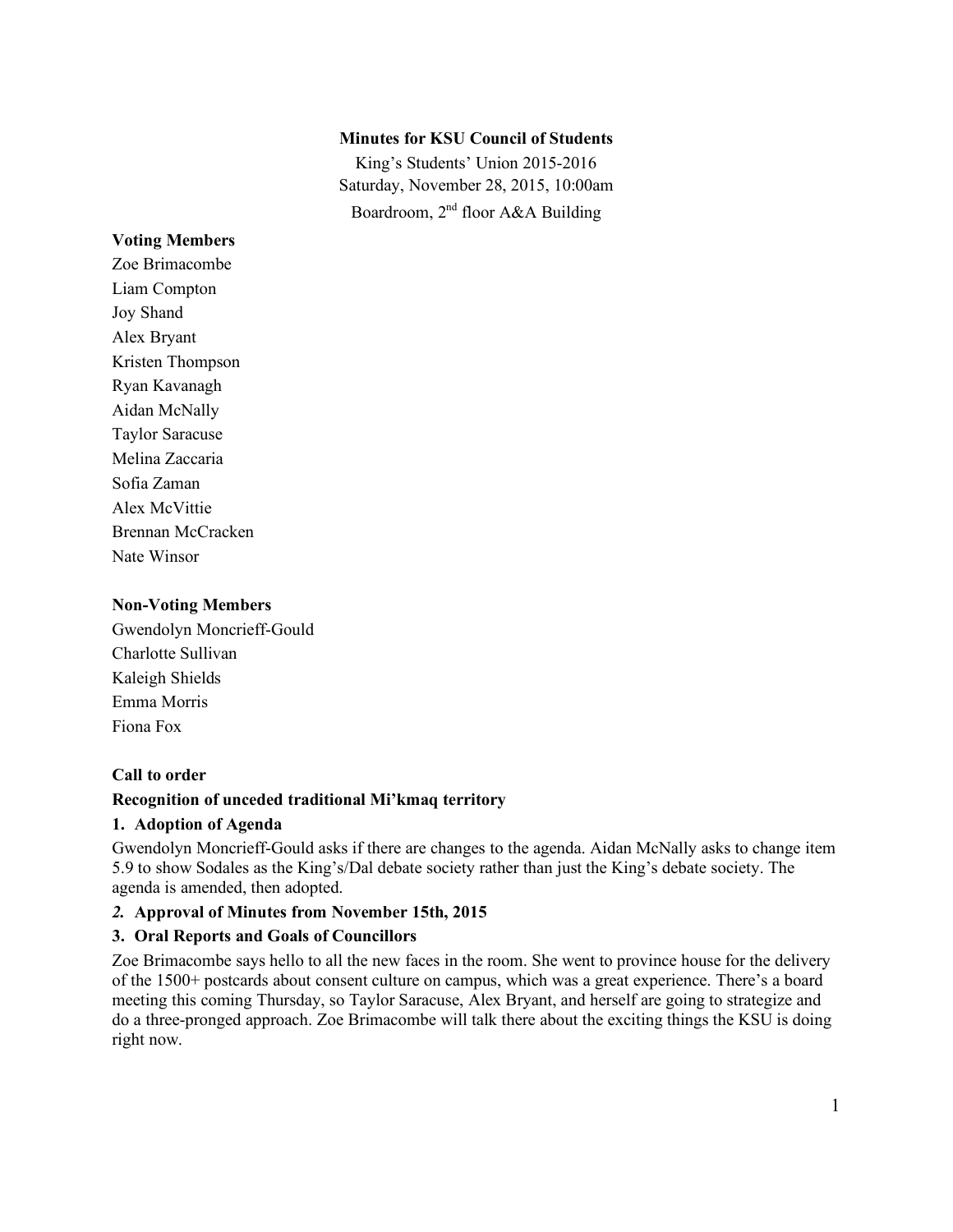Joy Shand also greets the new faces. The DSS has been up to a couple of things. Joy Shand sat on the subcommittee for non-resident spaces and did a wrap-up on the final presentation in her report, which there are copies of. She doesn't want to discuss the report extensively. There are many recommendations for how the university should prioritize space on campus according to what students want. At the same meeting, we went through the list of priorities that remained from the consultation process that was done in 2008 and will recommend to the CPC that the Wardy, Alex Hall, and all the Bays are made more accessible. Accessibility is intimately tied with Alex Hall. The Wardroom is well under way in terms of capital funding as well. The hope is to have the actual renovating process happening in summer 2016. They also had their GM on November 18th and Joy Shand gives a shoutout to Taylor Saracuse and Sofia Zaman for staying for the whole thing. They approved their expense budget and elected many people to positions they weren't able to hold elections for earlier this fall, so she also welcomes Liam Compton as the second day student society representative.

Liam Compton introduces himself. He's a second year day student and since it's his first meeting, he's a bit new to this. The DSS is planning their Christmas soiree soon as well as a Wardroom decorating party with drinks and trees. Their first year rep, Cedric, is getting into contact with Daniel Brandes and Mark Burke to establish a snack session for first-year day students.

Brennan McCracken has continued to meet with Alex McVittie to go over the minutes from executive society. He mentions that he loves Finance Committee and that they were very productive. They discussed the travel bursary policy, which is a tricky discussion. He also met with Kristen Thompson to talk about how to communicate with graduate journalism students. Kristen Thompson will work with Chris Parsons to develop an information package about our health plan with those students as well.

Nate Winsor introduces himself. He had the flu last week, so he wasn't very productive. Two weeks ago he talked about retention rates and enjoyed talking in a constructive and educated manner. He went to his first Dal Science Society meeting, and tomorrow is the last meeting of the semester for that. He is still unclear as to what his role actually is on that committee. He's read the Constitution and apparently the KSU must outline his role on the Committee. This is somewhat troubling since they're having their own retention issues, but societies have been talking about putting students in charge of increasing study snacks and other things. This is a weird position to be putting students in. Study snacks is scheduled for December 14th. Some upper years want to give some free tutoring. He is looking into ways to communicate and set up multidisciplinary science committee meetings.

Melina Zaccaria says that she's been pretty busy these last few weeks. She went to an Academic Committee meeting with Nate Winsor and said it was nice to hear from a range of students about programs. She also wanted to clarify something about divestment at Dalhousie. A vote was passed through and she wants to clarify that they voted to approve the executive of DASS, which is a decision that was made by the Board of Governors.

Ryan Kavanagh missed the Academic Committee meeting due to workload, but he's been spending the majority of his time helping plan a large first-year event, which people can ask him about outside of the minutes. Alex Bryant says it's fine to mention the Dante party. Ryan Kavanagh says things went very smoothly there. He also put up some posters for the King's talk, which is January 7th. He is trying to get into contact with Benn van Ryn about Roommate Appreciation Day. Aidan McNally is wondering how this day is going to include day students as well, or people with single rooms. Ryan Kavanagh says this is something they will have to consider further. Zoe Brimacombe asks what King's Talk is. Ryan Kavanagh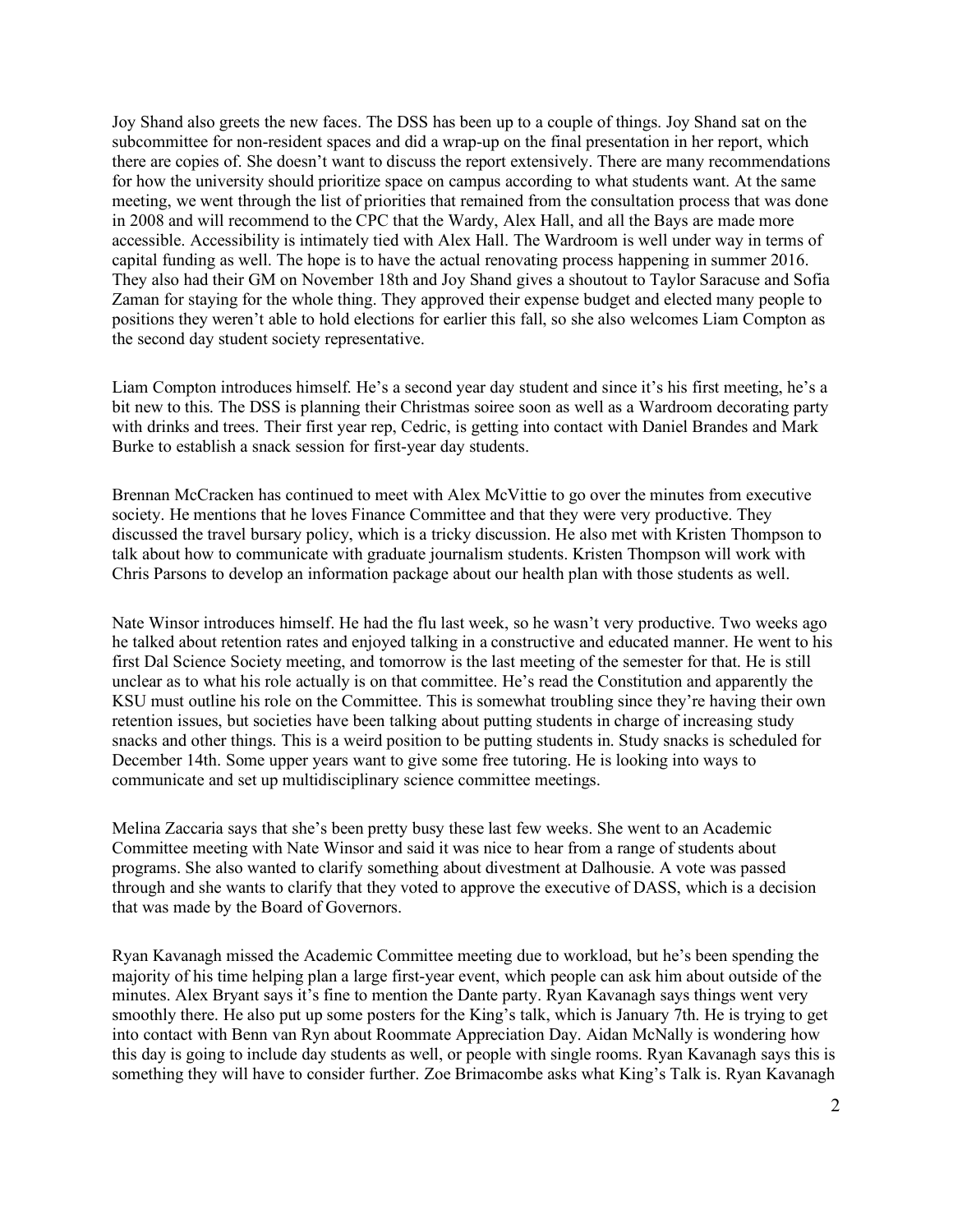says it's a Ted Talk style conference where students can put forth any large ideas they have and share their knowledge.

Taylor Saracuse says it's the last Council of the 2015 year. This has been one of the most amazing KSU councils and execs he has seen in years, and everyone is doing excellent work and has been over the last semester. He feels like he could do more to work on the goals that he's set. In regards to the BOG meeting, he'll be writing briefly on student morale following the board's decision to use the motion implemented by the Tuition Committee and letting the Board know that we are very upset and there's low trust for the Board within the student population right now. This is the lowest Taylor Saracuse has ever seen it, which he's included in the writeup. He also attended Dr. Daniel Paul's speech earlier this Wednesday about the aboriginal community and Mi'Kmaq issues. Ryan Kavanagh asks if there is one goal specifically that Taylor Saracuse is excited about fulfilling. Taylor Saracuse mentions doing a Board Information talk, skills workshops of some kind, and introducing people to how the Board operates in relation to the province. He's been working on a survey, which covers a multitude of things. He mentions the Board keeping their promises and keeping students satisfied. He also wants to look into more progressive board structure. Zoe Brimacombe mentions an event on December 2nd about indigenous rights and land, which Hannah Kaya created. It will be in the Pit at 4pm and will involve a blanket exercise. It's all outlined in Hannah Kaya's report.

Kristen Thompson introduces herself. She had a meeting with Brennan McCracken about graduate students in Journalism. On December 3rd, they'll be having a study snacks day for first-year journalism students and invites people come talk about balancing FYP and journalism. She also heard a rumor that the Gazette will be paying for stories next semester. They're also talking about the J-school social next semester because she thinks there's a big communication gap between the different years of students in the Journalism school. Alex Bryant asks if the Watch will be paying people, and Kristen Thompson says that the Watch has already been paying.

### **4. Reports of the Executive Committee (attached)**

### 4.1 Report of the President

Taylor Saracuse mentions that he's seen three floor plans for the Wardroom over the past few years and they've all been ugly. Alex Bryant replies that they're going to circulate these files to people over the Winter Break. Kristen Thompson asks if these renovations will affect the wet-dry license. Alex says that it will affect their operations but not the license. The Galley will probably also be closed if the Wardy closes. If they can't open in September, it's going to be a major problem. Melina Zaccaria asks why we are renovating. Alex Bryant says we can go over this later, but there's a long list. Taylor Saracuse mentions that one of the best resources is the KSU going directly to the Wardroom staff, who've always had a ton of suggestions, on issues like this. Alex says we don't have agency to change plans that have been submitted. Joy Shand says there are also some good things about the plans, and there are reasons to be hopeful. A lot of things in the plan will make the Wardroom a better space. It's not all going to be bad. 80% of the funding for this is going to go towards infrastructure updates. Most of the planning, architecture, and engineering has to do with that kind of thing. The aesthetics won't be too affected.

4.2 Report of the Vice-President (Student Life)

There are no questions.

4.3 Report of the Vice-President (Financial)

There are no questions.

4.5 Report of the Vice-President (External)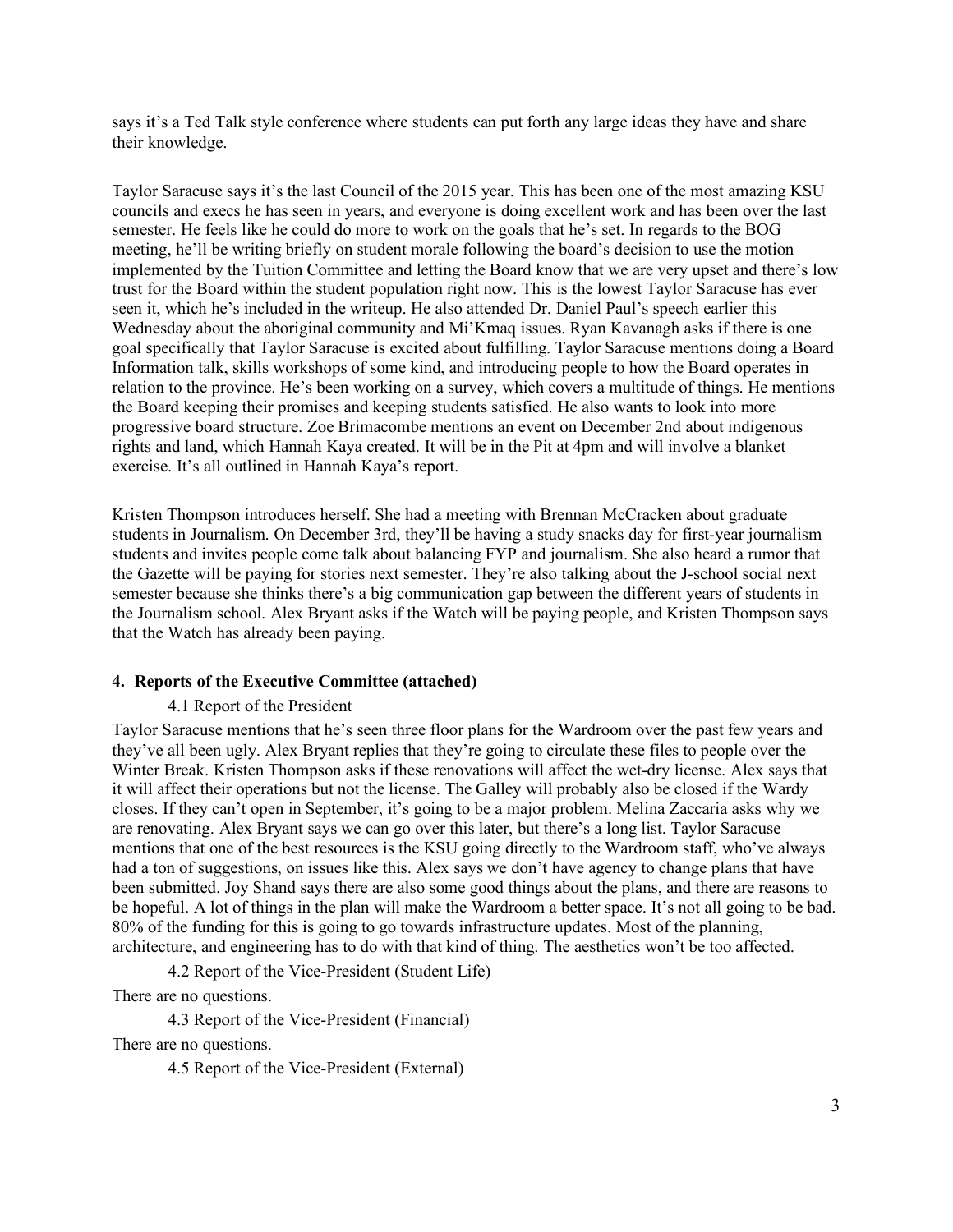Aidan McNally reads Hannah Kaya's report in her place.

4.5 Report of the Vice-President (Communications) There are no questions.

### **5. Action Item**

### 5.1 BIRT the Janus Cooperative be ratified for the 2015-2016 academic year.

*Moved by Alex McVittie*

Alex McVittie says that the Janus Cooperative is to help students attend any events they want to attend or plan any events they want to plan. It's a good learning cooperative and more of a dropin society, so the nature of the society is pretty great in this sense. The society is open-ended and interesting to explore. All of these ideas will be looked over by Fiona Fox before they go through. Nate Winsor asks what the parallel is between room bookings/not being able to control possible events that don't represent the Union in the best light. How do room bookings work in terms of working with the KSU to do that? Alex McVittie says she doesn't think there is a policy for this. Ryan Kavanagh asks about funding and the possibility of a society applying for funding AND the Janus Society applying for funding if they are cooperating on an event. Fiona Fox says they would just have to discuss things and communicate with each other. Ryan just wants to make sure that nothing can be taken advantage of in the sense that if a society is applying, there is no overlap for funding. Fiona Fox says that for the most part, the events they would apply for funding for would be their own events.

Joy Shand addresses the concern that societies might get double funding, saying that this is something they would just have to recognize and not approve at Finance Committee. Alex McVittie says it would be an internal Finance Committee question. Aidan McNally asks Fiona Fox if she wants to detail this further and how it relates to other societies. Fiona Fox says the Janus Cooperative doesn't have a particular focus, and they're here to help. It's also inclusive to first-years and a good opportunity for students who want to plan events without religiously attending another society. It's also for people who have ideas but don't want to put them through themselves. It depends on the individual applying and is a good place for education: having speakers come in to talk to individuals in the King's community, for example. It's just a general place to plan and attend events.

Zoe Brimacombe asks Aidan McNally how this society would interact with the budget line that was laid for students planning events outside societies. Aidan McNally says they have had this discussion when the budget was passed in the fall. She acknowledges that there was a lack of funding for this kind of thing in the past, but no one has really come to them yet with that kind of request. She's not sure if that line would negate the need for such a society, but at least this will help those students. Alex Bryant says Fiona Fox has done a good job explaining this, but he says that the Janus Cooperative might be a little redundant. Societies should just put through a full funding request. Societies are able to book a room themselves. Fiona Fox clarifies that it's also a good place for people to cooperate on ideas and allows for more people to meet and communally plan things. Alex Bryant says that there has been an Events Committee in the past, but the types of things she describes are things that don't require society ratification. If a group of people wants to help other societies plan events, they don't need ratification. Alex McVittie is tasked with doing this kind of thing, and she could be approached. It doesn't make sense to Alex Bryant to create a society and leave aside all of the points of having a society when you could do this outside a society. This would just create more paperwork in the society structure. This is a fantastic idea that can be pursued outside the society ratification process.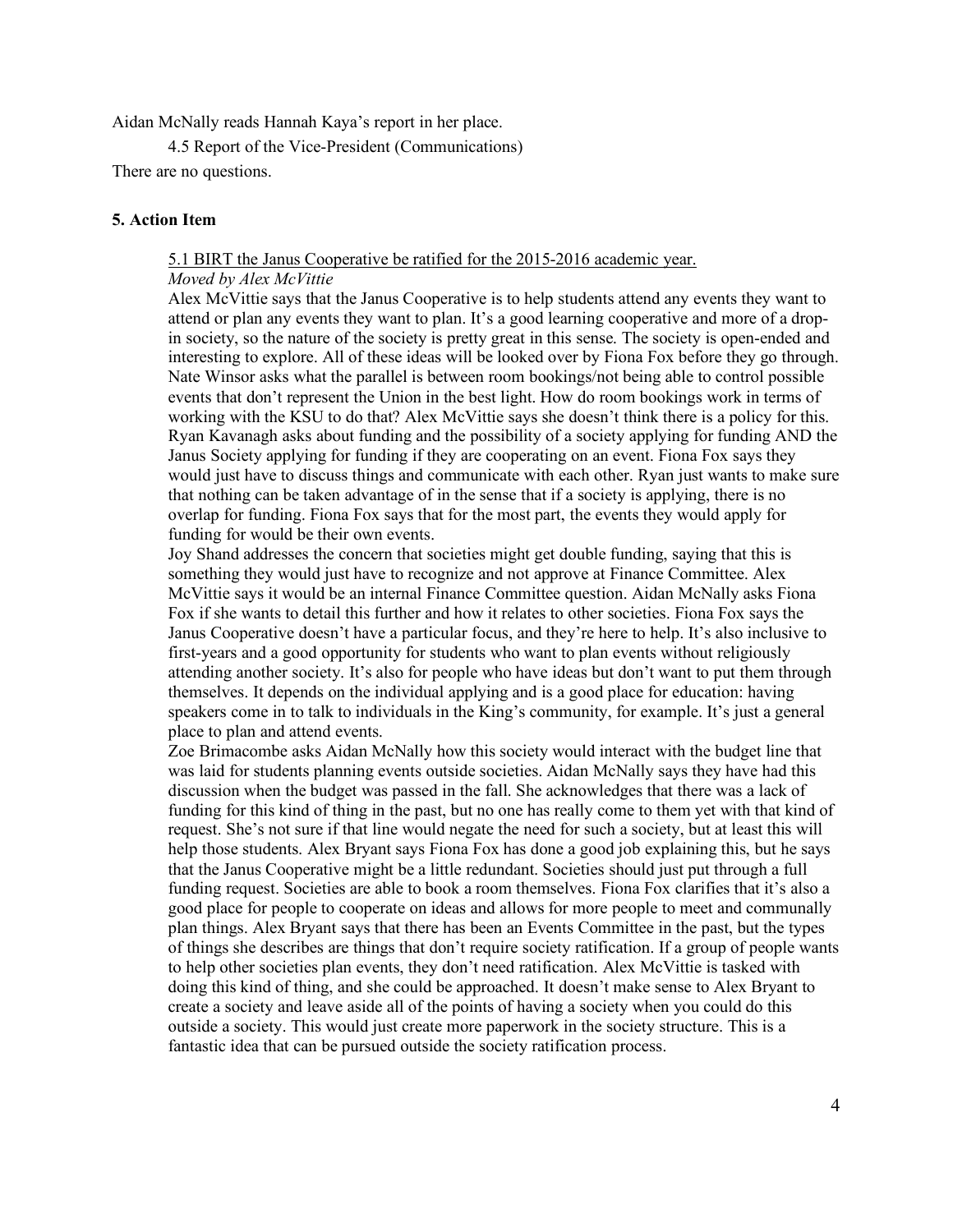Kaleigh Shields asks if Fiona Fox sees the Cooperative as a liaison between first-years and upper years as well. Fiona Fox says that's definitely a part of it. She feels that going to the KSU as an individual is harder, whereas a society is more accessible for people. She thinks it's good to have a support system through a society rather than just individually find people who have an interest. Ryan Kavanagh says that having a Facebook page is a great idea and even if the society doesn't get ratified, the Facebook page should still exist. It might work to have a Cooperative without it being formally ratified, just as a student group. Joy Shand says that Ryan Kavanagh's point was great. She also says that this whole barriers for first-years thing is interesting, so asks Fiona Fox to address this. Fiona Fox says that people don't feel very involved and able to communicate in a place where people already have their own ideas and aren't as open to hearing new ones. Brennan McCracken also emphasizes that this is a great idea. Nate Winsor says that we have so many speakers coming in, plus an increasing conversation about events, and he also mentions that many societies try hard to include first-years. He thinks that there might just be a lack of engagement for first-years. It's not like by making a cooperative makes it easier necessarily- the process will still be the same.

Aidan McNally says that from an FVP perspective, they often just look at the purpose of the society. While it's great to have something so open ended and flexible, society structure as it stands should be for students to put on events about something they care about anyway. The cooperative doesn't really fit a society model. Taylor Saracuse thanks Fiona Fox for coming. He also wonders if anyone remembers a non-society group on campus being super successful. Alex Bryant mentions anything happening in the Chapel, Humans of King's, and KMHC. Alex McVittie's only concern about this is that the way our societies are structured is to suit people who have oen specific interest. It's hard to work with societies otherwise. Other than that, she thinks this is a great society. Fiona Fox asks if you could make the same funding from being individual and not a society applying. Aidan McNally says that they have another budget line for that, so it would be slightly different. It could still be a good amount coming to them. Alex Bryant says that Fiona Fox has very usefully noted some issues to do with the perspective of first-years on societies and their relationship to the KSU. We can treat those issues without ratifying all societies. We have also dramatically decreased the money they allocate for events. He speaks against this motion, but also acknowledges that we need to bear this in mind and fix these problems.

Zoe Brimacombe calls the question, which indicates that someone feels that the debate has run its course. Ryan Kavanagh is the only person who wants to keep this debate alive. He asks, for his sake, how one would go about planning an event if not through a society. He asks if it's a harder process to book a room as an individual. Alex Bryant says he can work through a description of that process or if they can have that discussion outside of debate. Taylor Saracuse says that insofar as all of the comments that Alex has made, Fiona Fox should be involved with fixing these problems. Fiona Fox asks if it's more difficult then to access the funds individually. Alex Bryant says it's more paperwork doing it through societies. We move to a vote. The motion does not pass.

### 5.2 BIRT the King's/Dal Spanish Society be ratified for the 2015-2016 academic year. *Moved by Alex McVittie*

Alex says that this ratification package was super enjoyable to read. It was very well done and can also be dually ratified. Their events include workshops, bake sales, and tutoring for elementary school students. She has zero concerns about this and they've said that their funding would primarily go to their annual event that celebrates Spanish and Latin American food, language, and culture. We move to a vote. The motion passes.

5.3. BIRT the King's Smash Bros Society be ratified for the 2015-2016 academic year.

*Moved by Alex McVittie*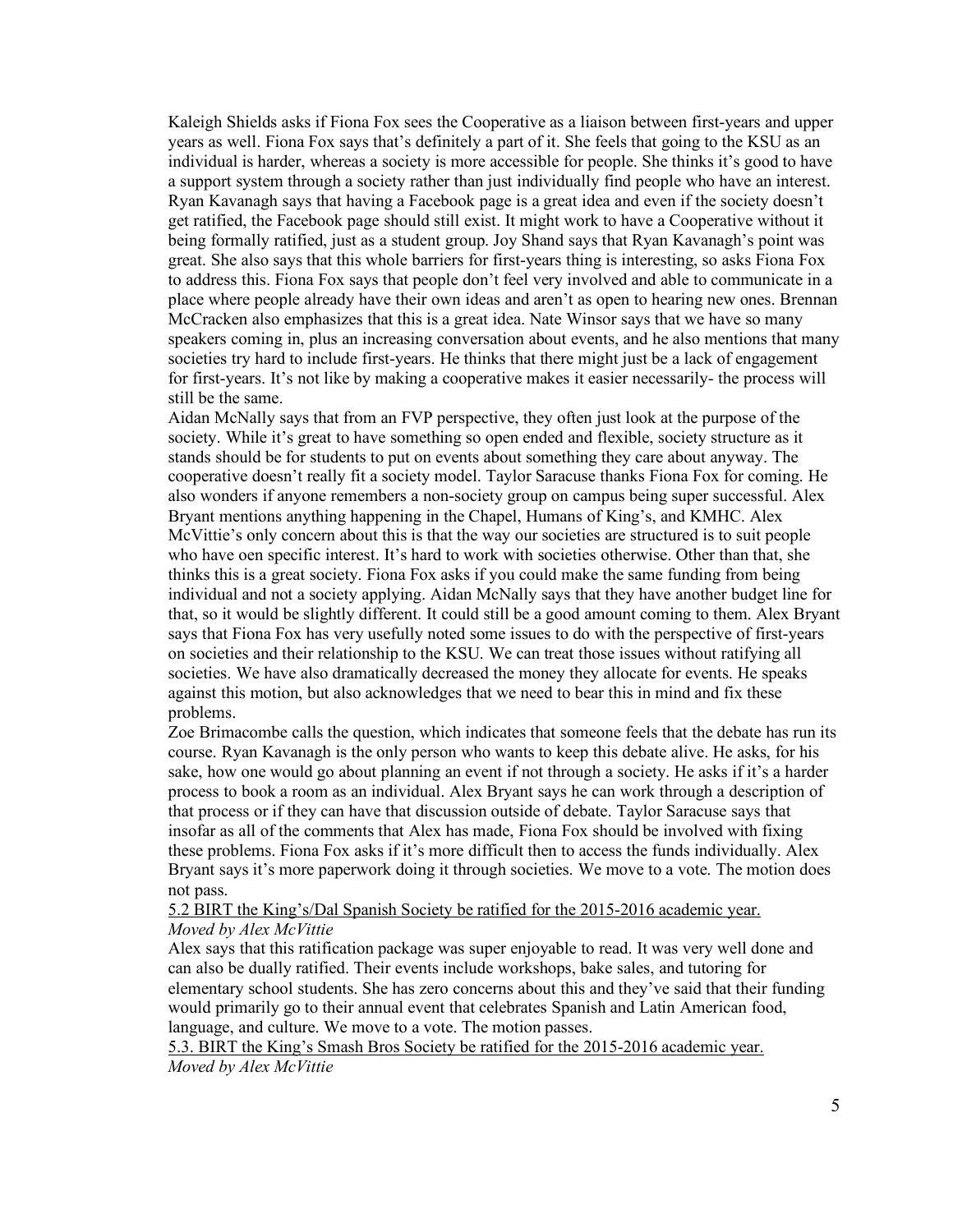This was a request submitted by Ryan Kavanagh. Alex McVittie is not familiar with this video game. The aims are to have fun and bring the love of Smash to campus. This is just to host a tournament. They also want to book Alumni Hall to play games on the screen. There will also be meetings at any given upper year's house. That allows people to meet upper years. it's also something that we don't have yet. Taylor Saracuse asks if people want to play other video games. Ryan says it's just for people to get together if they want to play video games. Aidan McNally has a couple of concerns. The first one is the name Smash Bros. Having a more generalized name like the video game collective might be more inclusive than just having Smash and Bros in the name. Zoe Brimacombe says we should look into the legal aspects of having events happening at other students' houses and how accountable we are for events we're funding that do not happen in our space.

Alex Bryant has many questions. He wants to know what kind of funding they'd want. Ryan Kavanagh says it's pretty much to book Alumni Hall and for some snacks. In the event of booking a tournament, they would want to pay the TRO. Kristen Thompson comments on the name Smash Bros and the copyright of that so they don't get sued by Nintendo or anything. Alex Bryant also says that a Smash Bros specific society depends on the structure of games not owned by a society right now, which might have the society only exist and function contingent upon property owned by members of the society instead of the society itself. Ryan Kavanagh says you can technically play this game for free if you just download it. Alex Bryant wants to see this society be less specific on Super Smash Bros even if they focus more on it, so it's more open to sticking around and gives it more longevity. Aidan McNally is also concerned about holding meetings at upper years houses under King's name. Societies generally meet on campus and holding things in private residences might scare away people who don't want to enter strangers' homes. Ryan Kavanagh says that the reason they've applied to have this society is because he knows that for a few people, they miss playing video games. There's a specific love for this video game. He understands the problem of relying on current rather than future members but vouches for the game's popularity to keep growing. Having a more generalized society might harm the goal of this society. Alex McVittie says she thinks making it generalized makes more things that could potentially go wrong. You might need different video game consoles, for examples. She would feel comfortable changing the name later on if people wanted to play other video games. Aidan McNally speaks against this motion so we can take it up in January with further clarity and addressing some of the questions that have come up. We move to a vote. Ryan Kavanagh abstains. We come to a split vote. Gwendolyn Moncrieff-Gould may vote to break this tie. Melina Zaccaria has offered to change her vote in favor. We could let the motion fail and recall, or let it fail and bring it back in January. Alex Bryant says it would be wise to let this go for a few weeks. We decide to let the motion be defeated.

5.4 BIRT Students Advocating for Representative Curricula Society (SNARC) receive \$279.03 in contingent funding for SNARCon 2016 taking place from January 15th to the 16th 2016. *Moved by Aidan McNally*

# *Finance Committee recommends approval*

Aidan McNally sends this motivation to the SNARC representatives here. The conference is actually January 15th and 16th. We amend the motion to reflect this. Emma Morris says they want food for the conference as well as thank you gifts for faculty panelists. They're also looking for breakfast funds. They've generated a ton of interest as well as submissions from Mount Allison, so it's good for people to present papers about people who are not represented in upper year programs at King's. Aidan McNally speaks to the detail of the funding request- the nicest she's seen all year. There are six different tables that detail the funding requests. We move to the vote. The motion passes. Melina Zaccaria abstains.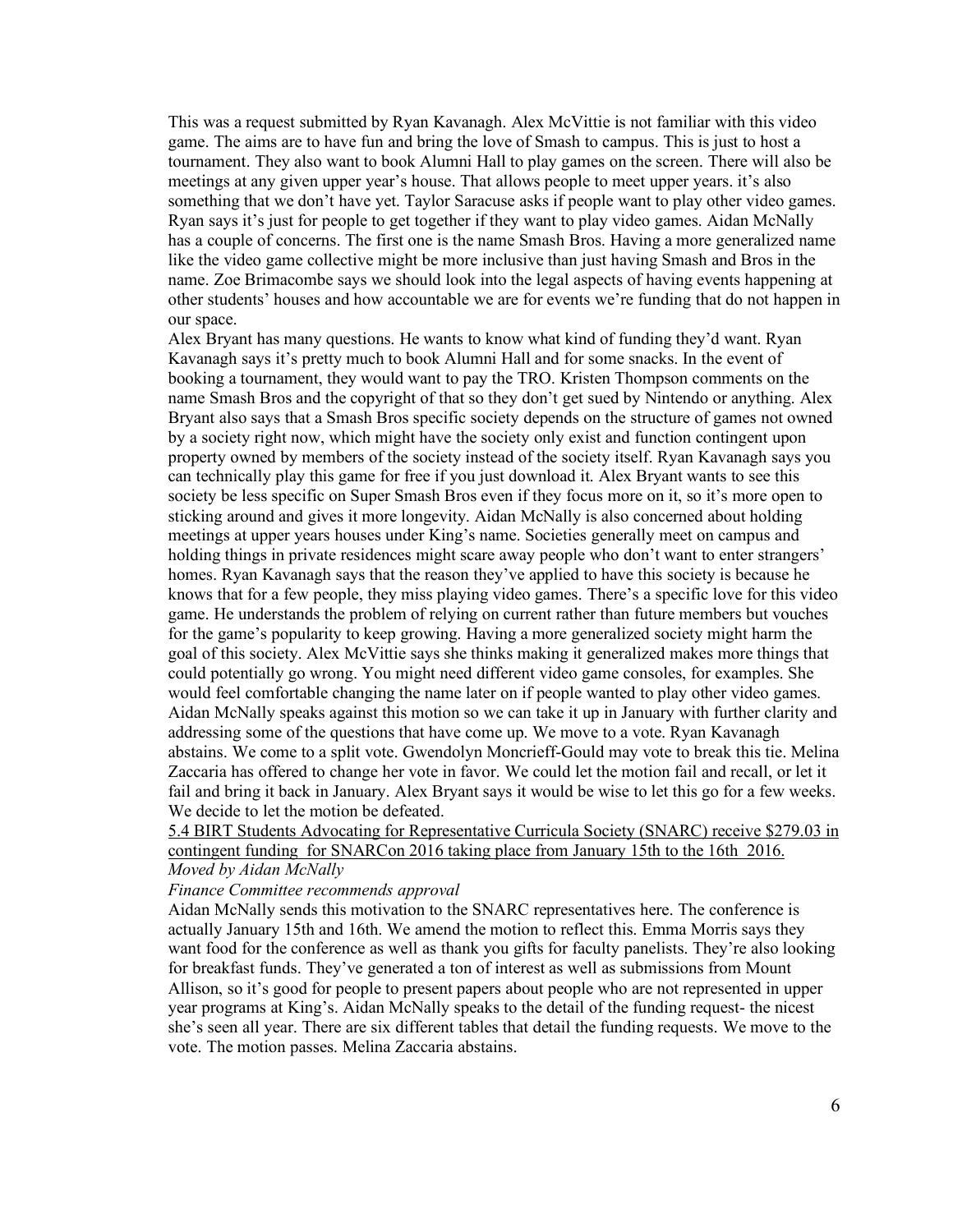### 5.5 BIRT the King's Poetry Society receive \$43.52 in contingent funding for their meeting on November 30th.

*Moved by Aidan McNally*

*Finance Committee recommends approval*

The society wants pizza and snacks to munch on while reading poetry at their last meeting of the year. They encourage some new members to come and are going through Sodexo for the pizza. We move to a vote. The motion passes.

5.6 BIRT King's Wordsmith Society receive \$50.00 in contingent funding for a "Classical Fanfiction Contest" reception, taking place on January 25th, 2016.

*Moved by Aidan McNally*

*Finance Committee has no recommendation*

Aidan McNally says they didn't have sufficient information to make a recommendation at the time. Submissions will be judged by one person from each group. There will be food and prizes. The goal is to bring together writers from different backgrounds and promote inter-society interactions. Many students in Classics and English are interested, so Aidan McNally is into this. Alex Bryant trusts her judgment but also thinks the request was pretty inadequate and it seems that she's been in touch with them. However, they may need a follow-up about specificity. It makes him wonder if they attended society training. Melina Zaccaria says that this also has been advertised through DASS and TWAK. We move to the vote. The motion passes.

5.7 BIRT the King's Art Abstract receive \$66.07 in contingent funding for camera film and developing costs for "Shots on a String".

*Moved by Aidan McNally*

*Finance Committee recommends approval*

Aidan McNally says that this is the Wardroom camera project. This is not a new installation. It is ongoing and could go on indefinitely. The project is a huge success. Nate Winsor asks about the dark room. Aidan McNally says that is a different topic. We move on to the vote. The motion passes.

5.8 BIRT the King's Foreign Film Society receive \$45.00 in contingent funding for their first meeting of the new year.

*Moved by Aidan McNally*

*Finance Committee recommends approval*

Melina Zaccaria leaves at 12:18.

This request is for video rental, cheese and bread. This event is set to happen the first Tuesday back so there are some concerns about attendance. Taylor Saracuse imagines that attendance will be a little bit lower, but in the past, per meeting, requests for \$40 in previous years happened. The extra few dollars also helps with cheese variety. Aidan McNally wonders if it might make more sense to wait to have that first meeting. Taylor Saracuse replies that the more opportunity to show a film they have, the better. She asks if we can do a poll to increase turnout. Taylor Saracuse is more than happy to oblige. Zoe Brimacombe quickly asks if we should amend the motion to read for their first meeting without the date in case the society changes the date. The amendment passes. We move to a vote. The motion passes and Taylor Saracuse abstains.

5.9 BIRT Adrian Pecotic receive \$200 to travel to Greece to represent Sodales at the

Dalhousie/King's College Debate tournament on December 27th, 2015.

*Moved by Aidan McNally*

*Finance Committee recommends approval*

This request is from a King's student who is an active member of Sodales. This tournament will happen in Thessaloniki, Greece. This is a very expensive trip. Flights are about \$1200. This student is looking for bursaries. Sodales will subsidize the registration fee for the tournament. When costs are over \$600, the amount of money that Finance Committee can give will be over